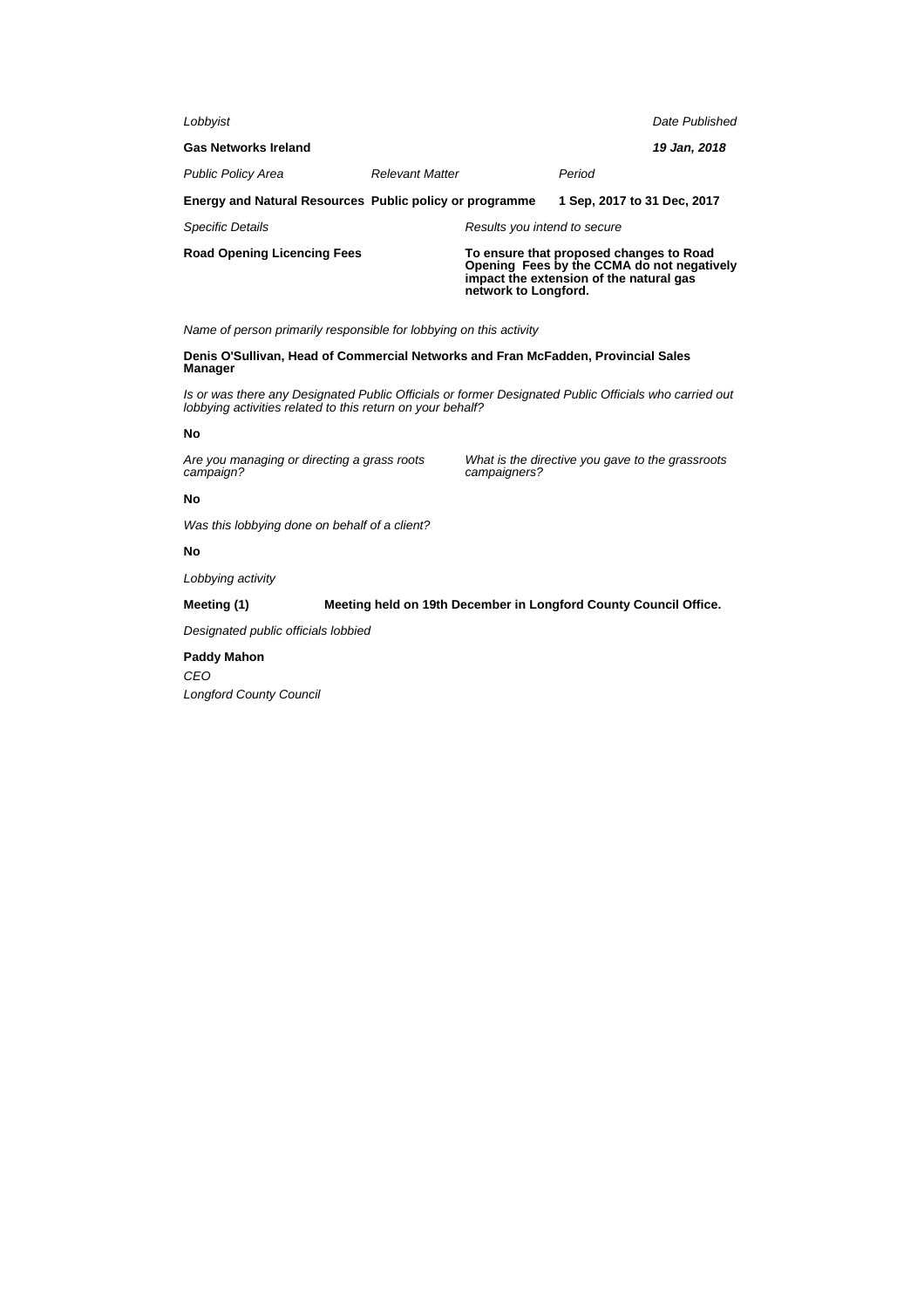| Lobbyist                                                   |                        |                                                                                                                                                                                                                                                                     |                             | Date Published |
|------------------------------------------------------------|------------------------|---------------------------------------------------------------------------------------------------------------------------------------------------------------------------------------------------------------------------------------------------------------------|-----------------------------|----------------|
| <b>Gas Networks Ireland</b>                                |                        |                                                                                                                                                                                                                                                                     |                             | 19 Jan, 2018   |
| <b>Public Policy Area</b>                                  | <b>Relevant Matter</b> |                                                                                                                                                                                                                                                                     | Period                      |                |
| Energy and Natural Resources Public policy or programme    |                        |                                                                                                                                                                                                                                                                     | 1 Sep. 2017 to 31 Dec. 2017 |                |
| <b>Specific Details</b>                                    |                        | Results you intend to secure                                                                                                                                                                                                                                        |                             |                |
| <b>CCMA National Framework charges on road</b><br>openings |                        | Gas Networks Ireland attended an industry<br>wide meeting where the increase in costs and<br>the effects on business of the CCMA National<br>Frameworks charges on road openings was<br>discussed. Gas Networks Ireland is in favour<br>of a reduction in the fees. |                             |                |

Name of person primarily responsible for lobbying on this activity

### **Denis O'Sullivan, Head of Commercial Networks and Ken Breen, NSWC Construction Manager**

Is or was there any Designated Public Officials or former Designated Public Officials who carried out lobbying activities related to this return on your behalf?

### **No**

Are you managing or directing a grass roots campaign?

What is the directive you gave to the grassroots campaigners?

### **No**

Was this lobbying done on behalf of a client?

### **No**

Lobbying activity

# **Meeting (1) The meeting was held in Dail Eireann in December 2017**

Designated public officials lobbied

### **Denis Naughten**

Minister

Department of Communications, Climate Action & Environment